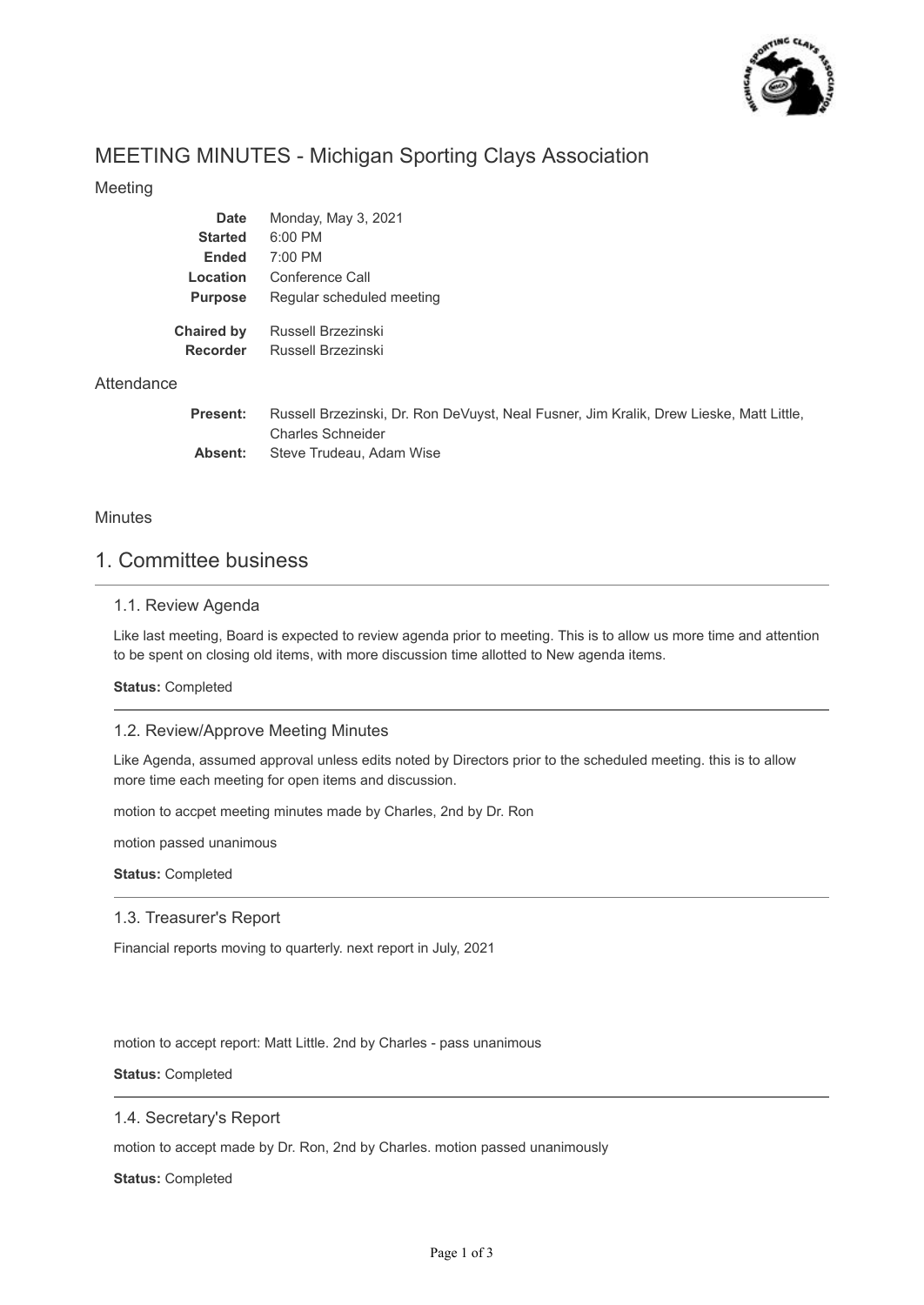

1.4.1. Member Outreach - Facebook

Jim provided report on Facebook interaction with members and most popular posts, activity.

**Status:** Completed

1.4.2. Member Outreach - Miclays.com

**Status:** Completed

# 2. OLD BUSINESS

2.1. MSCA Board Liability Insurance

4/5/21

Confirmation from Treasurer that invoice received and premium paid to NCI for \$1020 . this to be an annual premium and budgeted for.

 $\sim$ ~~~~~~

May 3rd Mtg: follow up needed. Has invoice been received/ Account payable

MSCA Board earlier approved motion to budget for liability insurance. Neal (treasurer) to receive invoice and proof of insurance from broker.

**Due date:**

**Status:** Completed

## 3. NEW BUSINESS

3.1. All State Shooter Recognition - Awards

NSCA 2020 Michigan All State Recognition.

Review options from Laser Creations.

Selected the 2020 All-State team trophies, electing to go with Laser Creations. With an earlier approved budget of \$600 for the 18 trophies, Russell was able to work with the supplier to secure a more premium offering for less than the budgeted amount. Trophy retail was \$30.99 and we were able to secure them for \$28.99 including free plaque engraving.

total cost with shipping: \$521.82 (Units) \$29.89 (shipping) = \$551.71

**Due date:**

**Status:** Completed